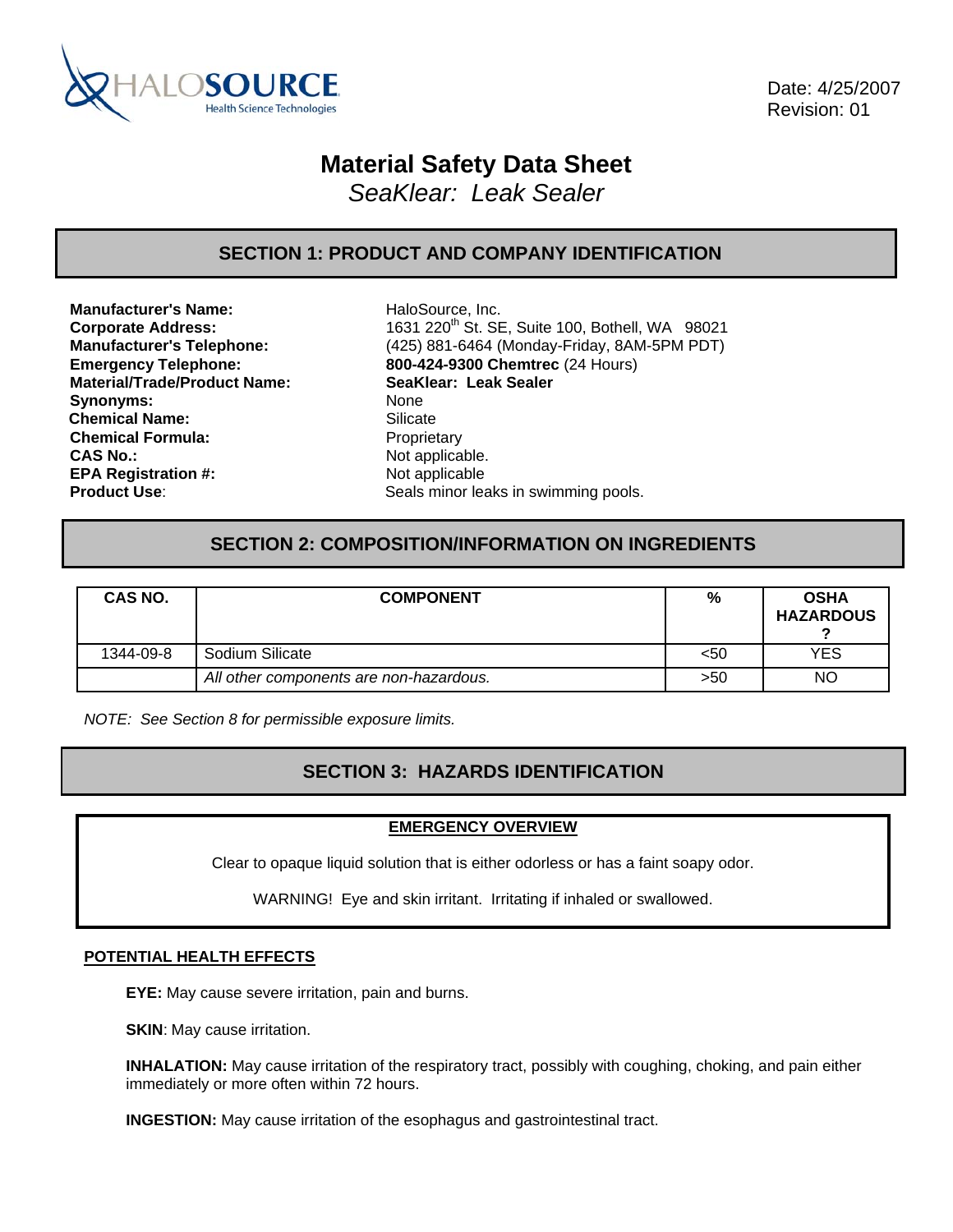**CHRONIC EXPOSURE/CARCINOGENICITY:** Repeated or prolonged contact may result in dermatitis. None of the components present in this material at concentrations of equal to or greater than 0.1% are listed by IARC, NTP, OSHA or ACGIH as a carcinogen.

**SIGNS AND SYMPTOMS OF OVEREXPOSURE:** May cause irritation of the respiratory tract, possibly with coughing, choking, and pain either immediately or more often within 72 hours. Pain and burns to eyes. Irritation to skin. Irritation if swallowed.

**AGGRAVATION OF PRE-EXISTING CONDITIONS:** None known.

### **POTENTIAL ENVIRONMENTAL EFFECTS:** None known.

# **SECTION 4: FIRST AID MEASURES**

### **FIRST AID PROCEDURES**

**EYE CONTACT:** Immediately flush eyes with plenty of water for at least 15 minutes. Hold eyelids open. Contact a physician.

**SKIN CONTACT:** If skin contact occurs, immediately wash with water. DO NOT attempt to neutralize the acid with alkaline solution as this could aggravate the burns.

**INHALATION:** Although inhalation of a single bottle is unlikely to present a problem, call a physician. Ensure that airways are kept clear and commence artificial respiration where breathing has ceased. In the event of cardiac arrest, begin CPR and call emergency medical service.

**INGESTION:** If swallowed, give water or milk to drink. DO NOT induce vomiting. If vomiting occurs give further water to achieve dilution. Seek a physician immediately.

### **NOTE TO PHYSICIANS:** None.

# **SECTION 5: FIRE FIGHTING MEASURES**

**FLASH POINT:** Not available **AUTOIGNITION TEMPERATURE:** Not available

**UPPER FLAMMABLE LIMIT:** Not available **LOWER FLAMMABLE LIMIT:** Not available **FLAMMABLITY CLASS (OSHA):** Not applicable **FLAME PROPAGATION/BURNING RATE:** Not available

**UNIQUE FIRE PROPERTIES:** None known.

**HAZARDOUS COMBUSTION PRODUCTS:** None known.

**EXTINGUISHING MEDIA:** Use extinguishing agents appropriate for surrounding fire.

**PROTECTION OF FIREFIGHTERS:** Although non-combustible, if involved in a fire, heating can cause explosion or decomposition leading to violent rupture of containers. Keep containers cool with spray. If safe to do so, remove containers from path of fire.

# **SECTION 6: ACCIDENTAL RELEASE MEASURES**

**PERSONAL PROTECTIVE EQUIPMENT:** See Section 8 (Personal Protective Equipment).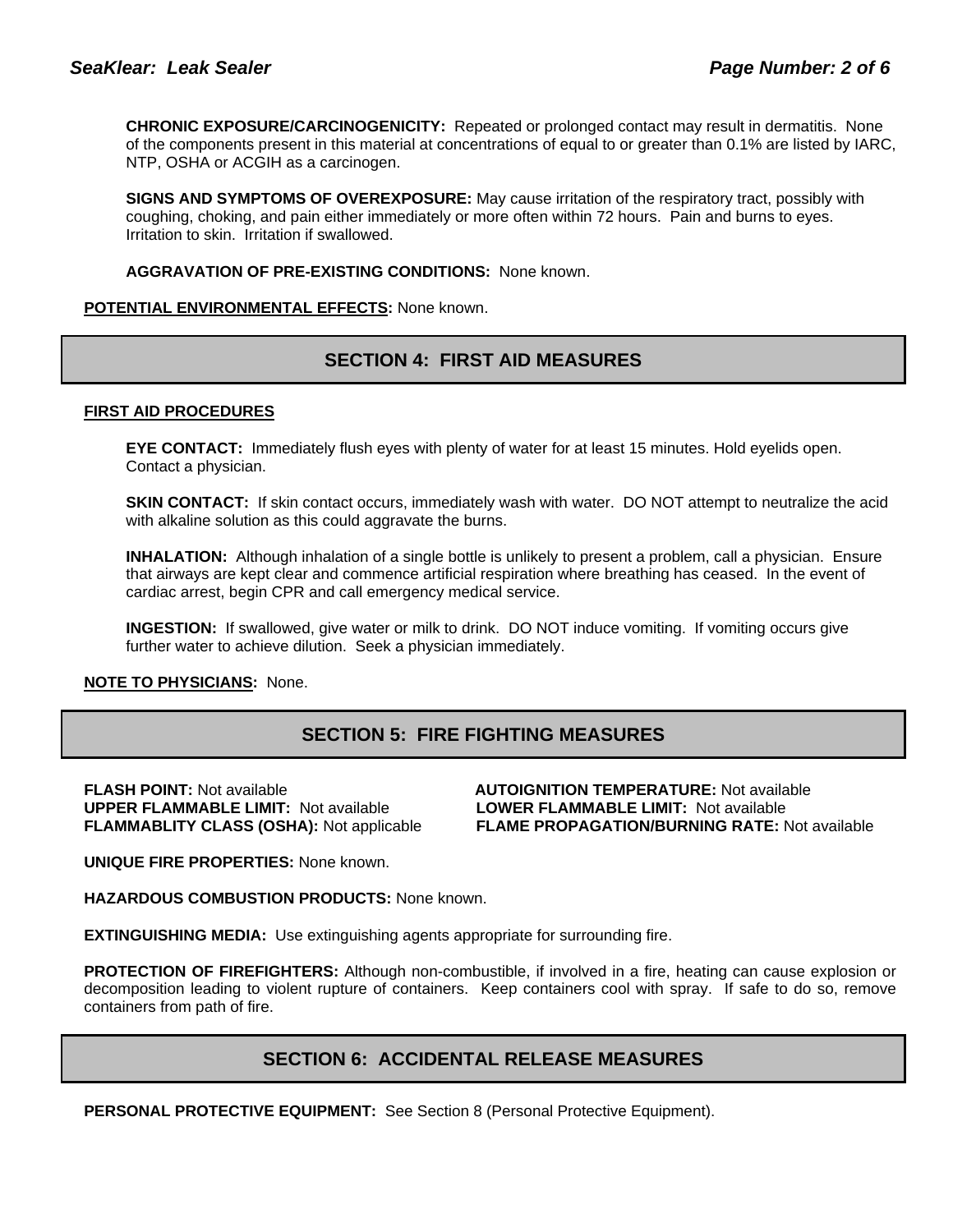### **ENVIRONMENTAL PRECAUTIONS:** None known.

**METHODS FOR CLEANING UP:** Slippery when spilled, clean up immediately. Use sand and earth to contain large quantities. Prevent run off into drains or waterways. Collect and seal in drums for disposal. Wash area with water to avoid solidification. Hot water is most effective.

# **SECTION 7: HANDLING AND STORAGE**

### **SAFE** *HANDLING* **RECOMMENDATIONS**

**VENTILATION:** Mechanical ventilation should be sufficient under normal conditions.

**FIRE PREVENTION:** Non-flammable, no special fire protection required.

**SPECIAL HANDLING REQUIREMENTS:** Avoid skin and eye contact. Use recommended PPE.

### **SAFE** *STORAGE* **RECOMMENDATIONS**

**CONTAINMENT:** Keep container tightly closed when not in use. Do not store in aluminum container or use aluminum fittings or transfer lines, as flammable hydrogen gas may be generated.

**STORAGE ROOM RECOMMENDATIONS:** Store in a cool, dry, well-ventilated area away from direct heat.

**INCOMPATIBLE MATERIALS:** Prolonged contact with aluminum, brass, bronze, copper, lead, tin, zinc, or other alkali sensitive metals or alloys. Contact with acids will cause gelling and evolution of heat.

**STORAGE CONDITIONS:** Store in a cool, dry, well-ventilated area away from direct heat. Do not store in conditions above 140°F.

# **SECTION 8: EXPOSURE CONTROLS/PERSONAL PROTECTION**

**ENGINEERING CONTROLS:** Mechanical ventilation should be sufficient under normal conditions.

### **PERSONAL PROTECTIVE EQUIPMENT (PPE)**

**EYE/FACE PROTECTION:** For operations where eye or face contact can occur, wear chemical, splash proof goggles or face shield.

**SKIN PROTECTION:** For operations where skin contact can occur, wear impervious clothing such as apron, boots, or whole bodysuit.

**HAND PROTECTION**: For operations where hand contact can occur, wear PVC gloves.

**RESPIRATORY PROTECTION:** A respiratory protection program that meets OSHA's 29 CFR 1910.134 and ANSI Z88.2 requirements must be followed whenever workplace conditions warrant a respirator's use. None required if adequate ventilation is provided. If inadequate ventilation, wear self-contained breathing apparatus.

**GOOD HYGEIENE/WORK PRACTICES:** Always follow good hygiene/work practices by avoiding vapors or mists and contact with eyes and skin. Thoroughly wash hands after handling and before eating or drinking. Always wear the appropriate PPE when repairing or performing maintenance on contaminated equipment.

### **EXPOSURE GUIDELINES**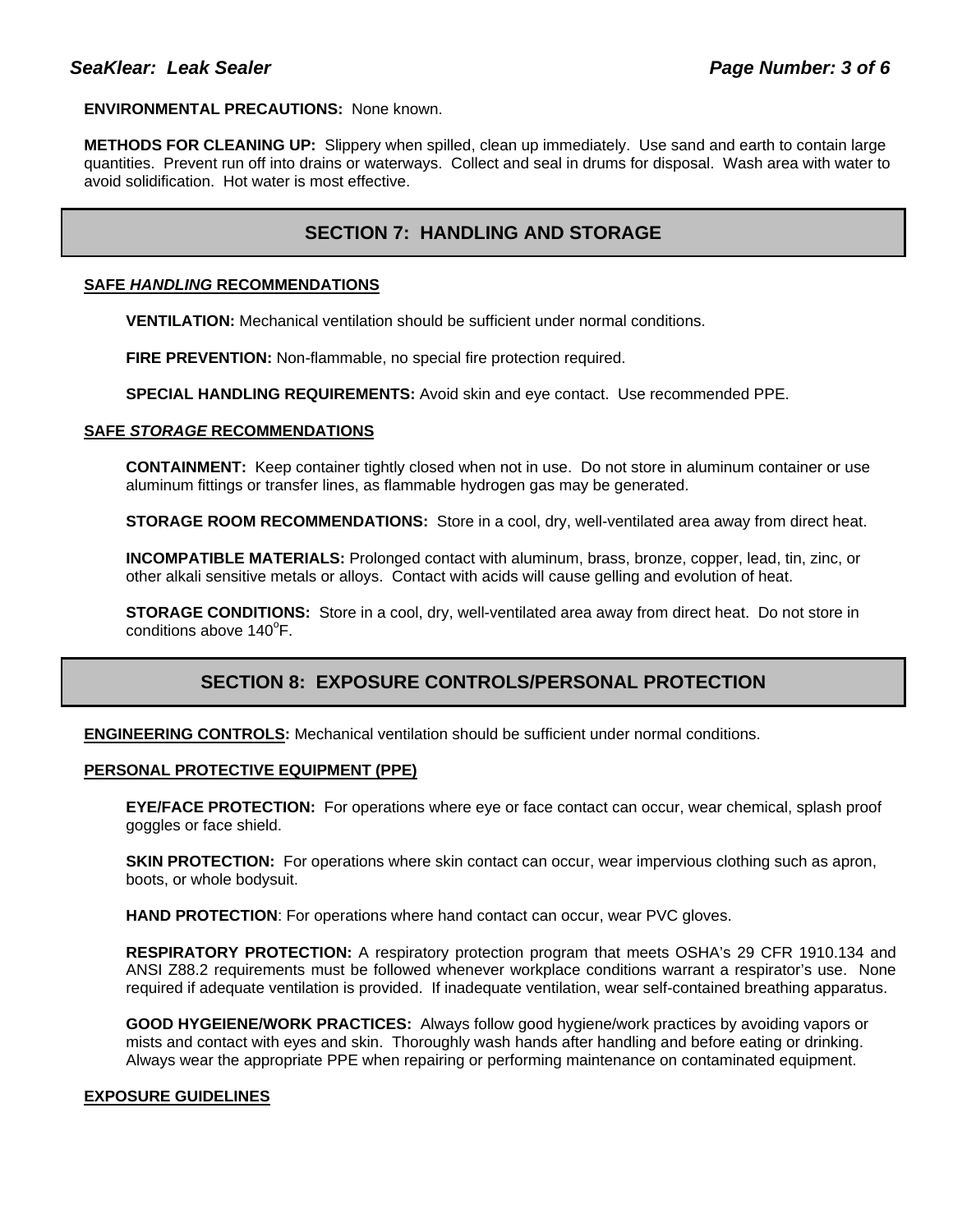| <b>PERMISSIBLE EXPOSURE LIMITS</b> |             |             |              |             |             |             |
|------------------------------------|-------------|-------------|--------------|-------------|-------------|-------------|
| INGREDIENT                         | OSHA        |             | <b>WISHA</b> |             | ACGIH (TLV) |             |
| CAS NO.                            | TWA         | <b>STEL</b> | TWA          | STEL        | <b>TWA</b>  | STEL        |
| None                               | None        | None        | None         | None        | None        | <b>None</b> |
| Established                        | Established | Established | Established  | Established | Established | Established |

### **SECTION 9: PHYSICAL AND CHEMICAL PROPERTIES**

**COLOR:** Clear to opaque **SHAPE:** Liquid **VAPOR DENSITY:** Not available **BOILING POINT:** 101 - 102° C **MELTING POINT:** Not available **FREEZING POINT:** -1° C

**PHYSICAL FORM:** Liquid **ODOR:** Odorless to faint soapy odor **pH:** 11.2 – 11.8 **VAPOR PRESSURE:** Not available **SOLUBILITY IN WATER:** 100% **SPECIFIC GRAVITY OR DENSITY:** 1.32 – 1.61

*NOTE: These physical data are typical values based on material tested but may vary from sample to sample. Values should not be construed as a guaranteed analysis of any specific lot or as specifications.*

# **SECTION 10: STABILITY AND REACTIVITY**

**CHEMICAL STABILITY:** Stable at normal temperatures and pressure. Prolonged contact with incompatible metals may produce flammable hydrogen gas.

**CONDITIONS TO AVOID:** Prolonged storage above 140°F. Contacts with acids will cause gelling and evolution of heat.

**MATERIALS TO AVOID (INCOMPATIBILITY):** Acids. Prolonged contact with aluminum, brass, bronze, copper, lead, tin, zinc, or other alkali sensitive metals or alloys.

**HAZARDOUS DECOMPOSITION PRODUCTS:** None known.

**HAZARDOUS POLYMERIZATION:** Will not occur.

# **SECTION 11: TOXICOLOGICAL INFORMATION**

**ORAL LD<sub>50</sub> (rat):** Not available.

**DERMAL LD<sub>50</sub> (rabbit):** Not available.

**SKIN IRRITATION:** Direct skin contact may cause irritation. Repeated or prolonged contact may result in dermatitis.

**EYE IRRITATION:** Direct contact to eyes may cause severe irritation, pain and burns, possibly severe. The degree of injury depends on the concentration and duration of contact. The full extent of the injury may not be immediately apparent. Repeated or prolonged contact may result in conjunctivitis.

**SKIN SENSITIZATION:** Not available.

**ADDITIONAL INFORMATION:** Inhalation may cause irritation of the respiratory tract, possibly with coughing, choking, and pain either immediately or more often within 72 hours. Depending on the concentration and duration of exposure, repeated or prolonged exposure may cause inflammatory changes in the nose, sinuses and bronchial regions. Ingestion may cause irritation of the esophagus and gastrointestinal tract.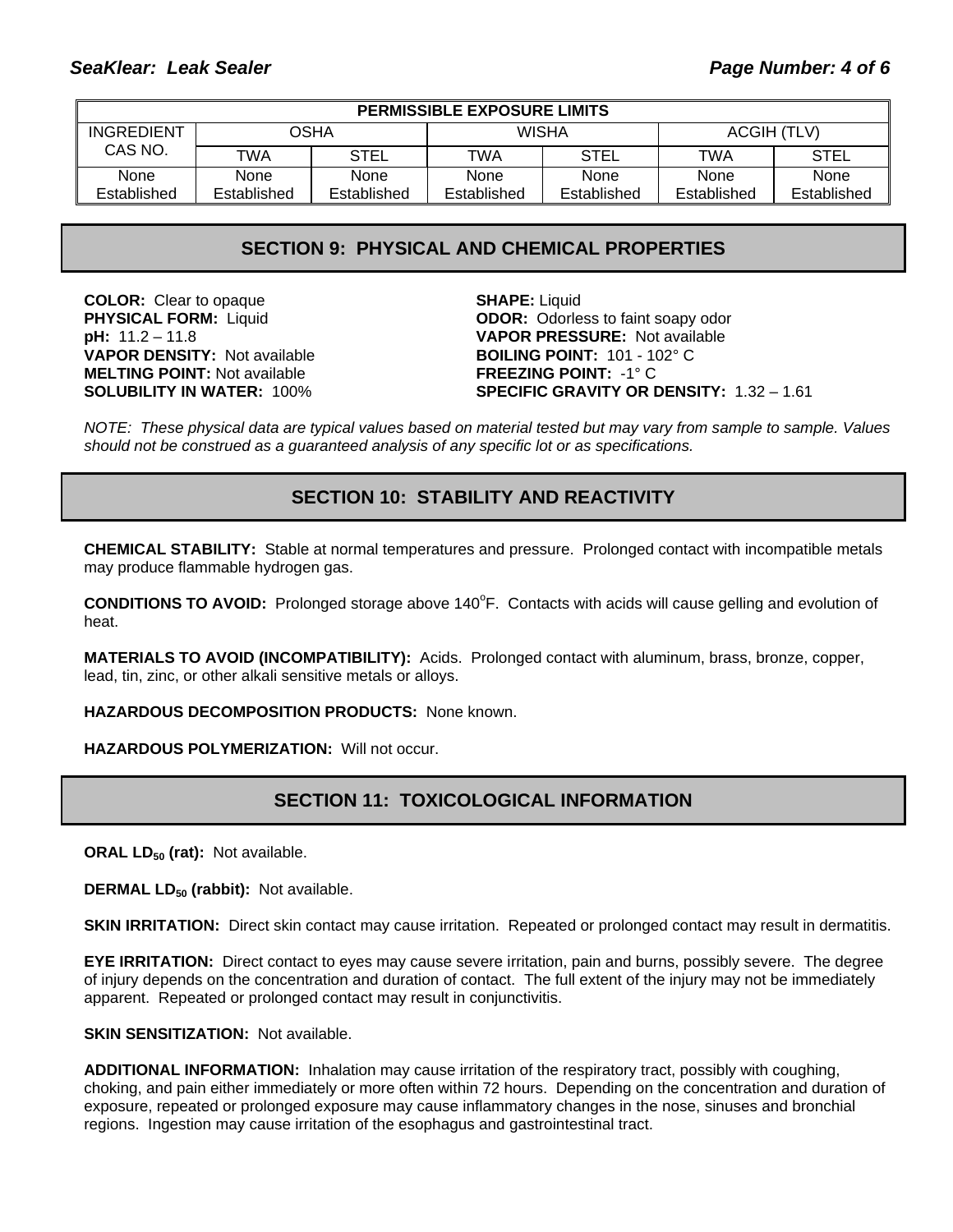### **SECTION 12: ECOLOGICAL INFORMATION**

**ECOTOXICITY:** This material is believed to be non-toxic to aquatic life.

**MOBILITY:** Not available.

**PERSISTENCE AND DEGRADABILITY:** This material is believed to persist in the environment. This material is inorganic and not subject to biodegradation.

**BIOACCUMULATIVE POTENTIAL:** This material is believed not to bioaccumulate.

**ADDITIONAL INFORMATION:** Not available.

### **SECTION 13: DISPOSAL CONSIDERATIONS**

If this product as supplied becomes a waste, it does not meet the criteria of a hazardous waste as defined under the Resource Conservation and Recovery Act (RCRA) 40 CFR 261. Please be advised that state and local requirements for waste disposal may be more restrictive or otherwise different from federal regulations. Consult state and local regulations regarding the proper disposal of this material.

*NOTE: Chemical additions, processing or otherwise altering this material may make the waste management information presented in this MSDS incomplete, inaccurate or otherwise inappropriate.* 

### **SECTION 14: TRANSPORT INFORMATION**

#### **U.S. DEPARTMENT OF TRANSPORTATION (DOT):**

**Proper Shipping Name:** Not Regulated **Hazard Class:** Not Regulated **Identification Number (UN Number):** Not Regulated **Packing Group (PG):** Not Regulated

# **SECTION 15: REGULATORY INFORMATION**

**TSCA STATUS:** Components are listed

### **CERCLA REPORTABLE QUANTITY (RQ):**

| <b>CHEMICAL NAME</b> | DC.<br>ש       |  |
|----------------------|----------------|--|
| Not applicable       | Not applicable |  |

### **SARA TITLE III SECTION 302 EXTREMELY HAZARDOUS SUBSTANCES (EHS):**

| <b>CHEMICAL NAME</b> | TPQ            | DC<br>ĸu       |
|----------------------|----------------|----------------|
| Not applicable       | Not applicable | Not applicable |